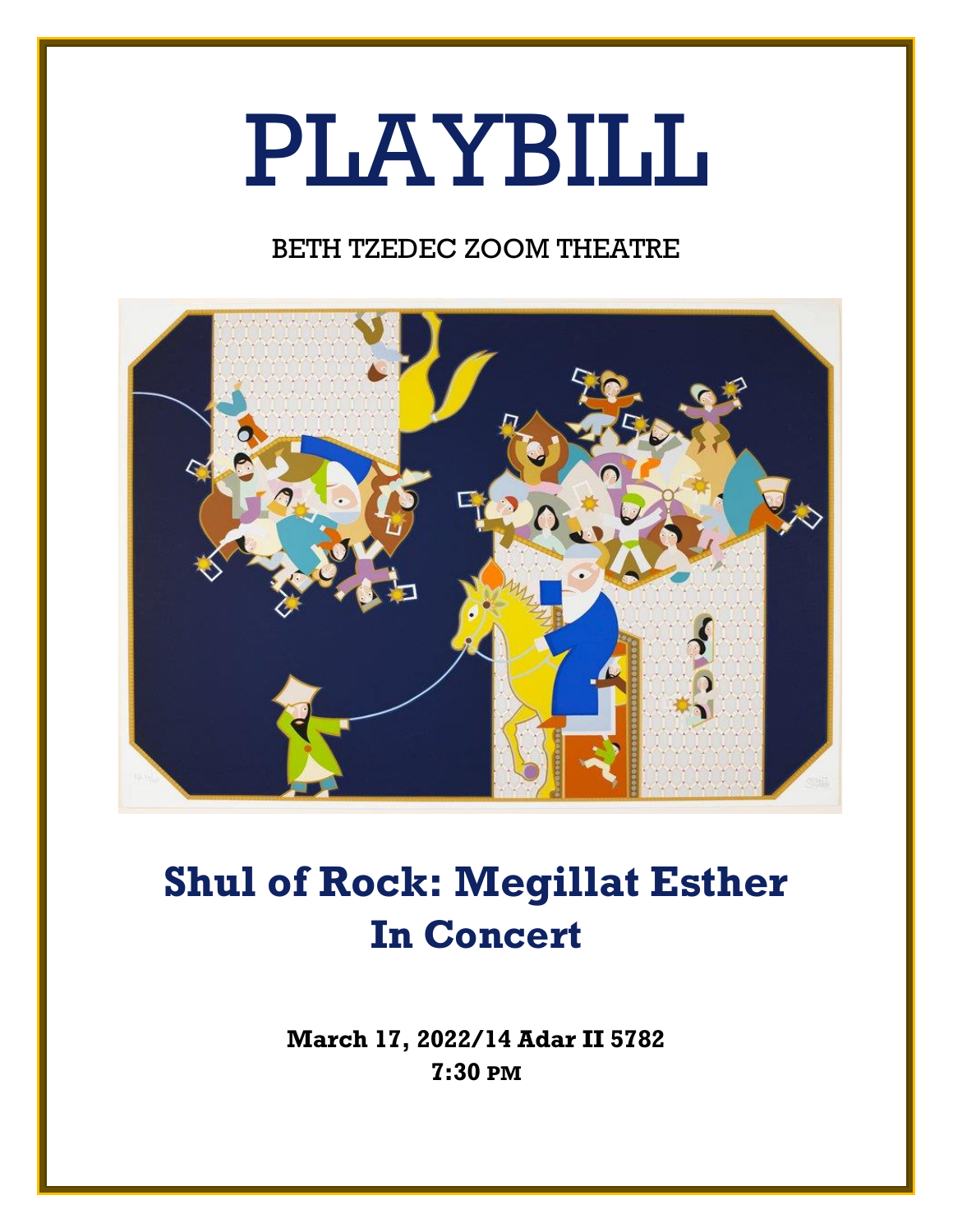### **How Is This Purim Spiel Different from All Other Purim Spiels?**



Purim is a particularly festive holiday. The Purim Spiel parody goes back centuries and in the internet age, it's easy to find an unlimited number of Purim spiel options characterized by taking the five primary characters and putting them into a fresh setting and rewriting dialogue and music for the cast to present (note to self: submarines and spaceships are still unexplored ideas).

Shul of Rock is not a parody. It is the Book of Esther faithfully translated to modern English, performed in its entirety as a Juke Box Musical, taking place in Persia around 400 BCE using the music we grew up with, to make a 2500-year-old story fresh and relatable. We do not rewrite the lyrics. We do not sing those songs. We're good but we're not that good.

#### **How is Shul of Rock Different from Last Year's "Motown: Megillat Esther"?**

This year's music is mostly *live* performances and jumps from Beethoven to the Beatles to Broadway, classic rock to classical to country and western, in the order best suited to better understanding the Megillah.

Motown songs were amazing but, by definition, they excluded lots of musical genres and options. This production includes the most diverse musical selections of any of our programs.

For one winter night, there is no snow, ice, slippery sidewalks or freezing temperatures. The weather is perfect and we're all at our favourite outdoor concert arenas - together. While we won't be able to do the *Wave,* you can download a virtual lighter and be a visible part of our community.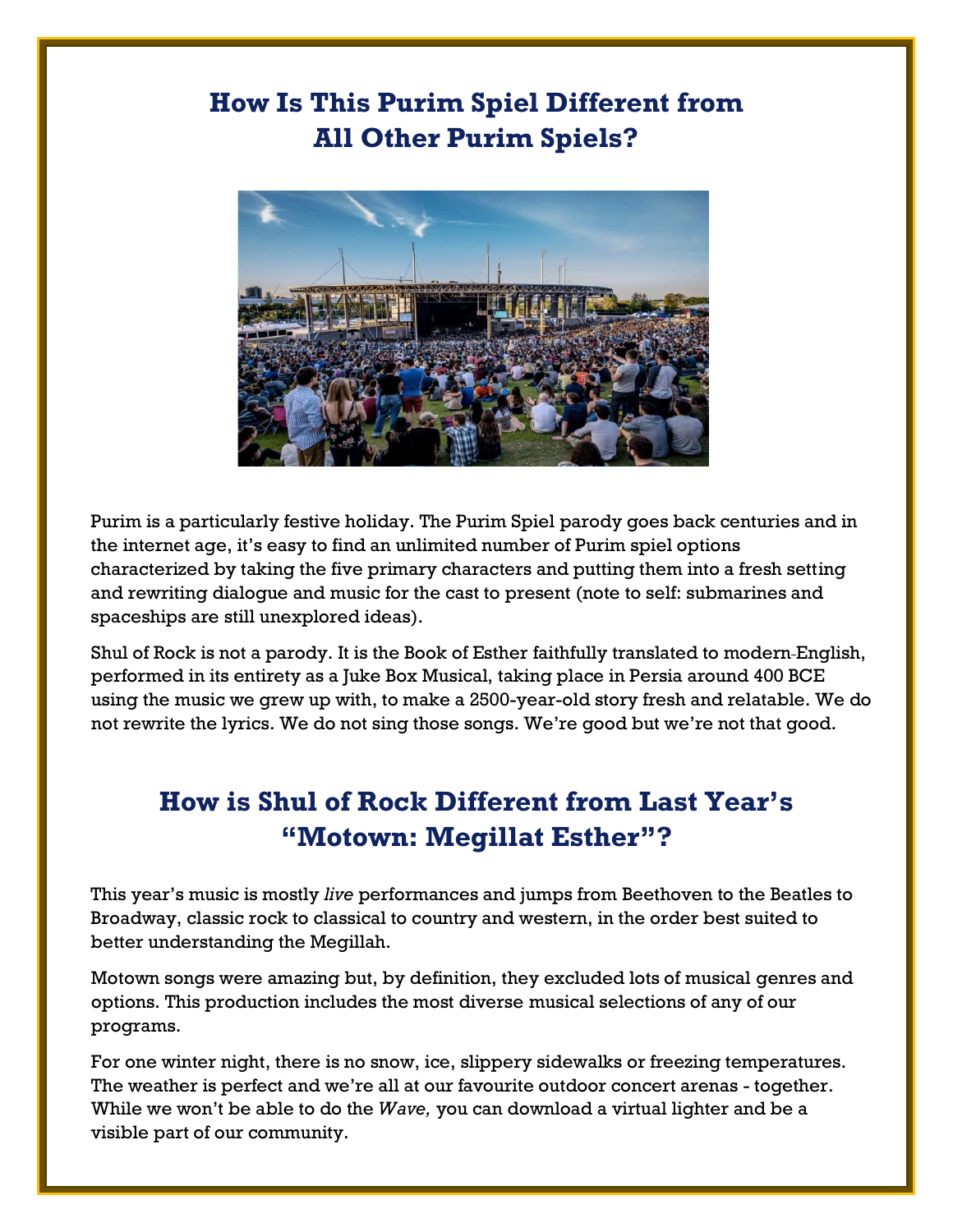

Whether it's Ontario Place, Tanglewood, the Wollman Skating Rink, Jones Beach or elsewhere, everyone has unobstructed, centre-row floor seats to hear amazing *live*  performances. Turn up your volume, watch on a big screen tv, set Zoom to *speaker view* and as they say, Bob's your uncle.

And please remember, live concerts have encores. So do we. It's not over until it's over. If we succeeded in getting you into a live concert mindset, you'll know when it's over and what's the encore.

Looking forward to seeing you soon, so please keep your cameras on.

*—Larry Wallach February 9, 2022 / 9 Adar I, 5782*

#### **The Scroll of Esther – Overview**

The Scroll of Esther opens in the third year of the reign of the King of Persia, Ahasuerus, who has been hosting a banquet for over 180 days. The wine is served "in abundance" with "no restrictions".

His Queen, Vashti, is hosting a banquet for the women at the same time.

Ahasuerus is "merry with wine" and summons Vashti to his party to wear the royal tiara and display her beauty. There is some debate over whether the King wants Vashti to wear *only* her tiara, but regardless, Vashti declines.

The King and his advisers are panicked by the idea that Persian wives will imitate Vashti's willful disobedience (their panicked response perhaps heightened by their significant and steady consumption of wine) and thus begins a story told for centuries: the banishment of Vashti and the search for her replacement; Esther's selection as queen; Mordecai's perceived insolence to Haman; Haman's genocidal response which the King approves, Esther's reluctant but essential invitations to the King and Haman; Esther revealing her Jewish nationality, her mortal danger and Haman's plot; and at Esther's request, the King authorizing the Persian Jewish community to defend itself, which it does at a startling loss of non-Jewish life (upwards of 75,000 perish).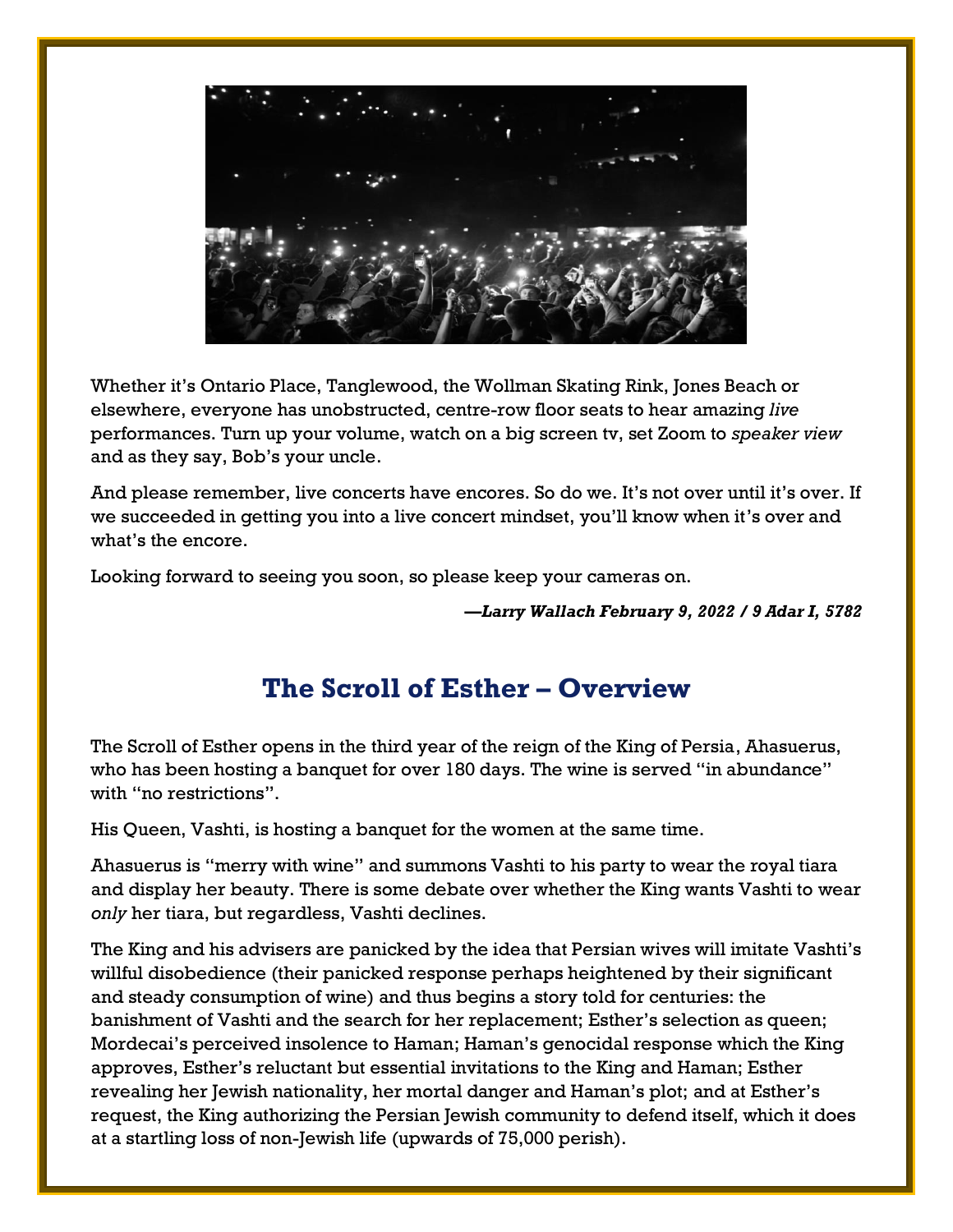#### **A Deeper Dive into the Megillah**

The Scroll of Esther will be read in English in its entirety tonight. We have attempted to be faithful to both the written word and spirit of the Megillah by preserving the biblical text while updating some antiquated translations and eliminating some stylistic narrative repetitions, clearly differentiating dialogue from narration and interspersing it all with music to explain and amplify what is happening.

As we read the Megillah and listen to the musical narrative, you may wish to consider the following:

- 1. Vashti's response to being summoned.
- 2. The reaction of the King's advisors to Vashti's refusal.
- 3. Did Mordecai provoke Haman?
- 4. The traditional perception of Haman versus the reality that is Haman.
- 5. The role reversal in Mordecai and Esther's relationship.
- 6. The ferocity of the King's reaction to Haman's plan, given it was the King who authorized it.
- 7. Peter Pan syndrome and does the King ever really grow up?

Feel free to send me your thoughts and comments at **[ouvert247@gmail.com.](mailto:ouvert247@gmail.com)**

#### **The Music of Tonight**

The Soundtrack to *Shul of Rock: Megillat Esther ®* is available to **Spotify®** subscribers. For the link, please contact me at  $over 247$ @gmail.com.

Previous soundtracks to *Motown: Megillat Esther®*, *Maccabees: The Musical Featuring the Book of Judith®* and *Megillat Ruth: The Musical®* are still available to **Spotify®** subscribers. For music links, please contact me at <u>ouvert247@qmail.com</u>.

The cast of *Shul of Rock: Megillat Esther ®* consists of Canadians and Americans, united in using music to celebrate Jewish moments in engaging, innovative, unconventional and unique ways and sharing their passion with others.